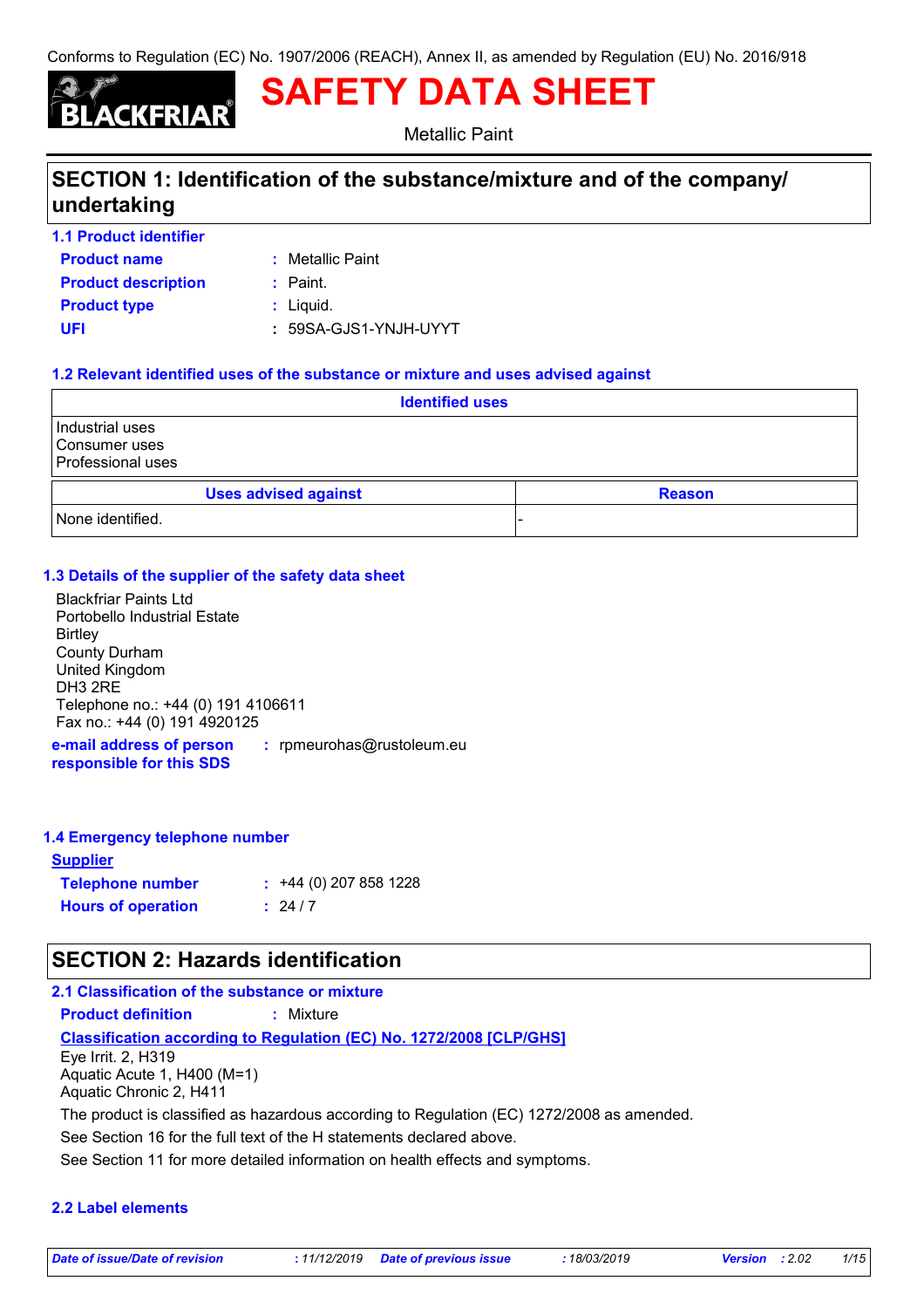| <b>SECTION 2: Hazards identification</b>                                                                                                                        |                                                                                                                                                                                                                             |  |
|-----------------------------------------------------------------------------------------------------------------------------------------------------------------|-----------------------------------------------------------------------------------------------------------------------------------------------------------------------------------------------------------------------------|--|
|                                                                                                                                                                 |                                                                                                                                                                                                                             |  |
| <b>Hazard pictograms</b>                                                                                                                                        |                                                                                                                                                                                                                             |  |
| <b>Signal word</b>                                                                                                                                              | : Warning                                                                                                                                                                                                                   |  |
| <b>Hazard statements</b>                                                                                                                                        | : Causes serious eye irritation.<br>Very toxic to aquatic life.<br>Toxic to aquatic life with long lasting effects.                                                                                                         |  |
| <b>Precautionary statements</b>                                                                                                                                 |                                                                                                                                                                                                                             |  |
| <b>General</b>                                                                                                                                                  | : P102 - Keep out of reach of children.<br>P103 - Read label before use.<br>P101 - If medical advice is needed, have product container or label at hand.                                                                    |  |
| <b>Prevention</b>                                                                                                                                               | $:$ P273 - Avoid release to the environment.<br>P280 - Wear eye/face protection: - safety glasses with side-shields.                                                                                                        |  |
| <b>Response</b>                                                                                                                                                 | : P391 - Collect spillage.                                                                                                                                                                                                  |  |
| <b>Storage</b>                                                                                                                                                  | : Not applicable.                                                                                                                                                                                                           |  |
| <b>Disposal</b>                                                                                                                                                 | : P501 - Dispose of contents and container in accordance with all local, regional,<br>national and international regulations.                                                                                               |  |
| <b>Hazardous ingredients</b>                                                                                                                                    | : Not applicable.                                                                                                                                                                                                           |  |
| <b>Supplemental label</b><br>elements                                                                                                                           | : Contains 1,2-benzisothiazol-3(2H)-one and Reaction mass of: 5-chloro-2-methyl-<br>4-isothiazolin-3-one [EC no. 247-500-7] and 2-methyl-2H-isothiazol-3-one [EC no.<br>220-239-6] (3:1). May produce an allergic reaction. |  |
| <b>Annex XVII - Restrictions</b><br>on the manufacture,<br>placing on the market and<br>use of certain dangerous<br>substances, mixtures and<br><b>articles</b> | : Not applicable.                                                                                                                                                                                                           |  |
| <b>Special packaging requirements</b>                                                                                                                           |                                                                                                                                                                                                                             |  |
| <b>Containers to be fitted</b><br>with child-resistant<br>fastenings                                                                                            | : Not applicable.                                                                                                                                                                                                           |  |
| <b>Tactile warning of danger : Not applicable.</b>                                                                                                              |                                                                                                                                                                                                                             |  |
| 2.3 Other hazards                                                                                                                                               |                                                                                                                                                                                                                             |  |
| <b>Product meets the criteria</b><br>for PBT or vPvB according<br>to Regulation (EC) No.<br>1907/2006, Annex XIII                                               | : This mixture does not contain any substances that are assessed to be a PBT or a<br>vPvB.                                                                                                                                  |  |
| Other hazards which do<br>not result in classification                                                                                                          | : None known.                                                                                                                                                                                                               |  |

## **SECTION 3: Composition/information on ingredients**

| <b>3.2 Mixtures</b>               | Mixture            |                               |                                            |             |
|-----------------------------------|--------------------|-------------------------------|--------------------------------------------|-------------|
|                                   |                    |                               | <b>Classification</b>                      |             |
| <b>Product/ingredient</b><br>name | <b>Identifiers</b> | $\frac{9}{6}$                 | <b>Regulation (EC) No. 1272/2008 [CLP]</b> | <b>Type</b> |
|                                   |                    |                               |                                            |             |
|                                   |                    |                               |                                            |             |
|                                   |                    |                               |                                            |             |
| Date of issue/Date of revision    | :11/12/2019        | <b>Date of previous issue</b> | :18/03/2019<br><b>Version</b><br>: 2.02    | 2/15        |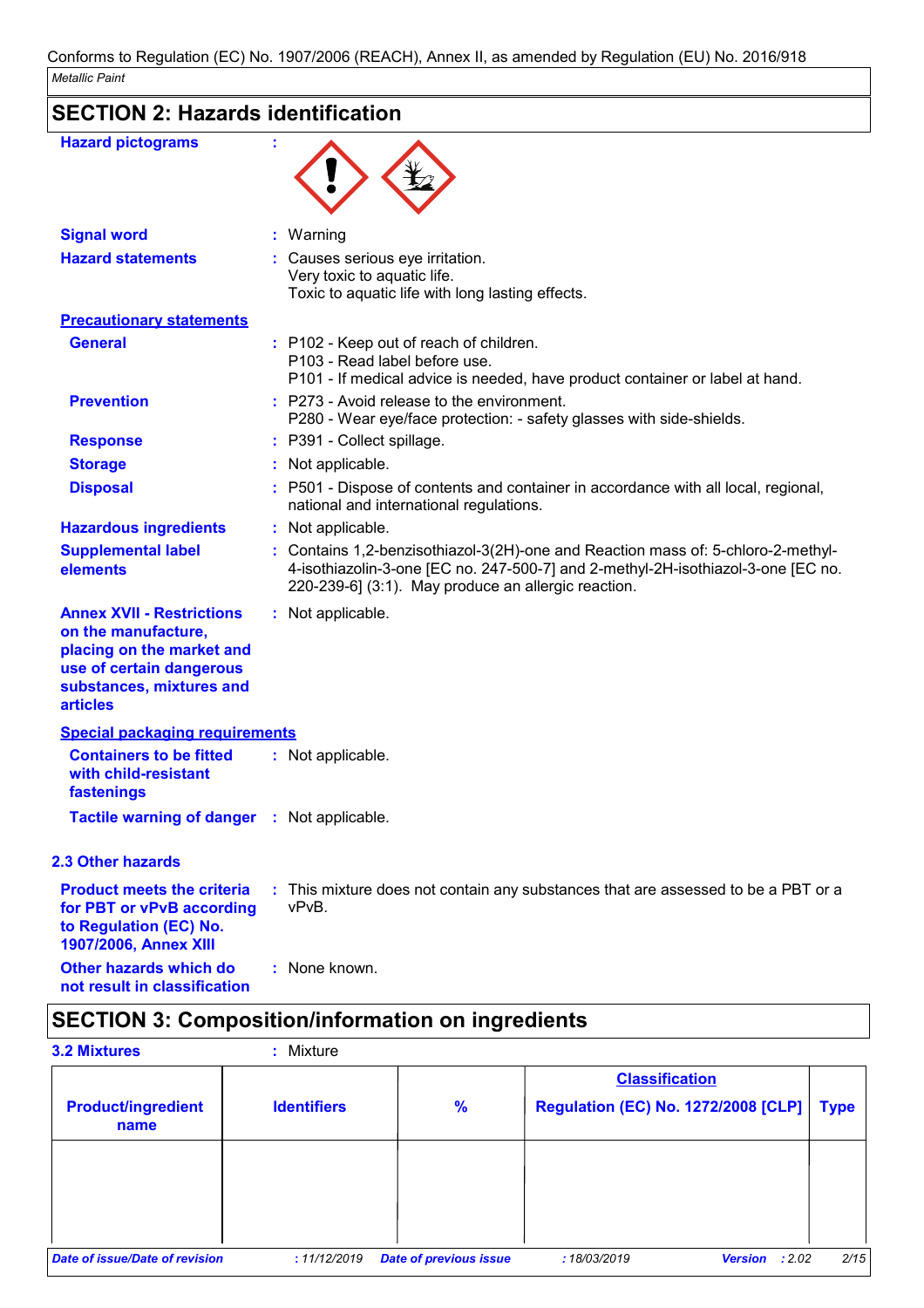## **SECTION 3: Composition/information on ingredients**

| copper                 | REACH#:<br>101-2119480154-42 | ≤10 | Acute Tox. 4, H302<br>Eye Irrit. 2, H319 | [1] [2] |
|------------------------|------------------------------|-----|------------------------------------------|---------|
|                        | EC: 231-159-6                |     | Aquatic Acute 1, H400 (M=10)             |         |
|                        | CAS: 7440-50-8               |     | Aquatic Chronic 1, H410 (M=1)            |         |
| propane-1,2-diol       | IREACH #:                    | ≤3  | Not classified.                          | $[2]$   |
|                        | 101-2119456809-23            |     |                                          |         |
|                        | EC: 200-338-0                |     |                                          |         |
|                        | CAS: 57-55-6                 |     |                                          |         |
| zincpowder, stabilised | IREACH #:                    | ≤1  | Aquatic Acute 1, H400 (M=1)              | $[1]$   |
|                        | 101-2119467174-37            |     | Aquatic Chronic 1, H410 (M=1)            |         |
|                        | $EC: 231-175-3$              |     |                                          |         |
|                        | CAS: 7440-66-6               |     |                                          |         |
|                        | Index: 030-001-01-9          |     |                                          |         |
|                        |                              |     |                                          |         |
|                        |                              |     | See Section 16 for the full text of the  |         |
|                        |                              |     | H statements declared above.             |         |

There are no additional ingredients present which, within the current knowledge of the supplier and in the concentrations applicable, are classified as hazardous to health or the environment, are PBTs, vPvBs or Substances of equivalent concern, or have been assigned a workplace exposure limit and hence require reporting in this section.

### **Type**

[1] Substance classified with a health or environmental hazard

- <sup>1</sup>2] Substance with a workplace exposure limit
- [3] Substance meets the criteria for PBT according to Regulation (EC) No. 1907/2006, Annex XIII
- [4] Substance meets the criteria for vPvB according to Regulation (EC) No. 1907/2006, Annex XIII

[5] Substance of equivalent concern

[6] Additional disclosure due to company policy

Occupational exposure limits, if available, are listed in Section 8.

## **SECTION 4: First aid measures**

### **4.1 Description of first aid measures**

| <b>General</b>                    | : In all cases of doubt, or when symptoms persist, seek medical attention. Never give<br>anything by mouth to an unconscious person. If unconscious, place in recovery<br>position and seek medical advice. |
|-----------------------------------|-------------------------------------------------------------------------------------------------------------------------------------------------------------------------------------------------------------|
| <b>Eye contact</b>                | : Immediately flush eyes with running water for at least 7 minutes, keeping eyelids<br>open. Remove contact lenses, if present and easy to do. Continue rinsing.                                            |
| <b>Inhalation</b>                 | : Remove to fresh air. Keep person warm and at rest. If not breathing, if breathing is<br>irregular or if respiratory arrest occurs, provide artificial respiration or oxygen by<br>trained personnel.      |
| <b>Skin contact</b>               | : Remove contaminated clothing and shoes. Wash skin thoroughly with soap and<br>water or use recognised skin cleanser. Do NOT use solvents or thinners.                                                     |
| <b>Ingestion</b>                  | : If swallowed, seek medical advice immediately and show the container or label.<br>Keep person warm and at rest. Do NOT induce vomiting.                                                                   |
| <b>Protection of first-aiders</b> | : No action shall be taken involving any personal risk or without suitable training. It<br>may be dangerous to the person providing aid to give mouth-to-mouth resuscitation.                               |

### **4.2 Most important symptoms and effects, both acute and delayed**

There are no data available on the mixture itself. The mixture has been assessed following the conventional method of the CLP Regulation (EC) No 1272/2008 and is classified for toxicological properties accordingly. See Sections 2 and 3 for details.

Repeated or prolonged contact with the mixture may cause removal of natural fat from the skin, resulting in nonallergic contact dermatitis and absorption through the skin.

If splashed in the eyes, the liquid may cause irritation and reversible damage.

This takes into account, where known, delayed and immediate effects and also chronic effects of components from short-term and long-term exposure by oral, inhalation and dermal routes of exposure and eye contact.

Contains 1,2-benzisothiazol-3(2H)-one. May produce an allergic reaction.

### **Over-exposure signs/symptoms**

| 18/03/2019<br>: 11/12/2019 Date of previous issue<br>Date of issue/Date of revision<br><b>Version</b> : 2.02 | 3/15 |
|--------------------------------------------------------------------------------------------------------------|------|
|--------------------------------------------------------------------------------------------------------------|------|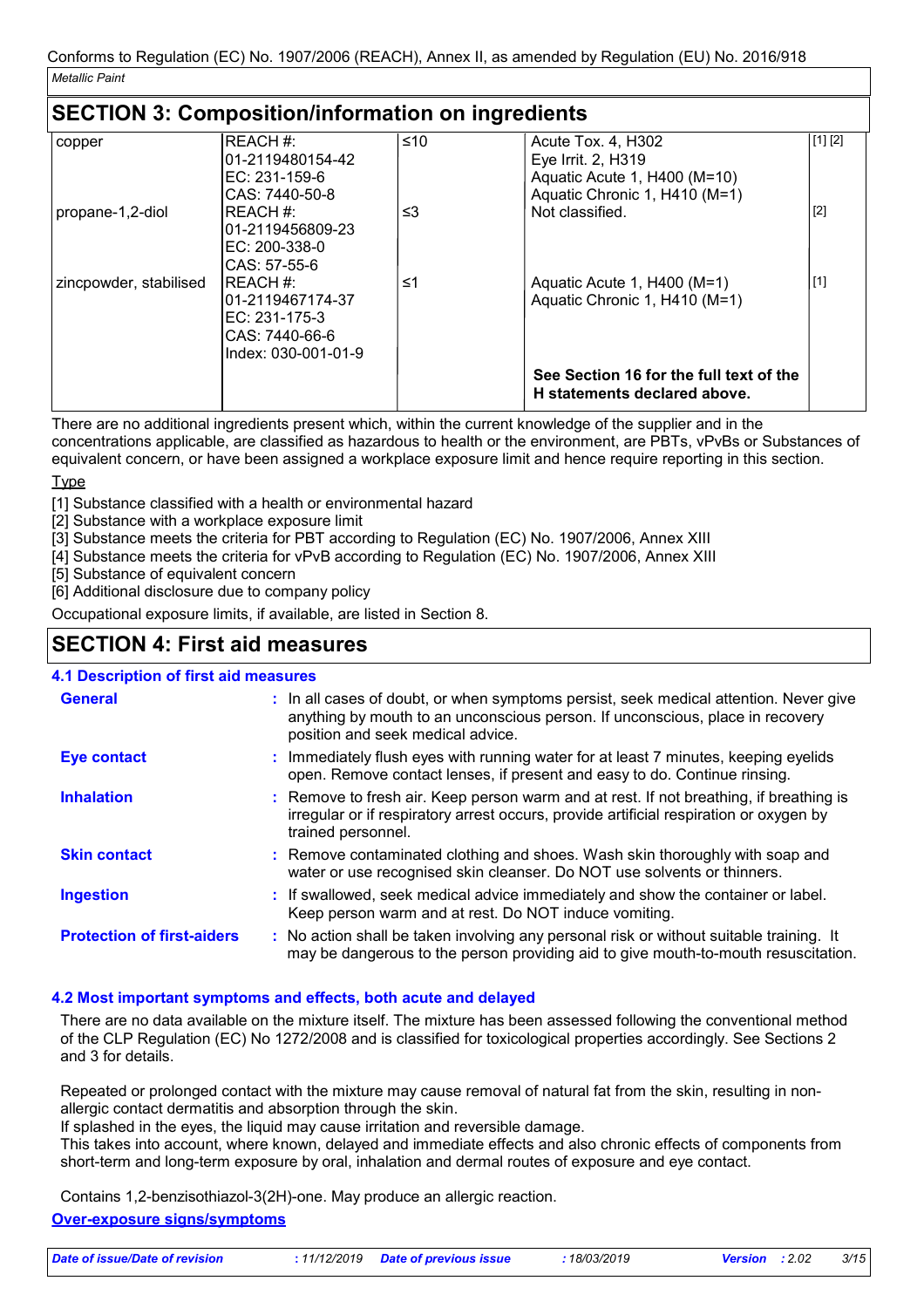## **SECTION 4: First aid measures**

| <b>Eye contact</b>        | : Adverse symptoms may include the following:<br>pain or irritation<br>watering<br>redness                                     |
|---------------------------|--------------------------------------------------------------------------------------------------------------------------------|
| <b>Inhalation</b>         | : No specific data.                                                                                                            |
| <b>Skin contact</b>       | : No specific data.                                                                                                            |
| <b>Ingestion</b>          | : No specific data.                                                                                                            |
|                           | 4.3 Indication of any immediate medical attention and special treatment needed                                                 |
| <b>Notes to physician</b> | : Treat symptomatically. Contact poison treatment specialist immediately if large<br>quantities have been ingested or inhaled. |
|                           |                                                                                                                                |

**Specific treatments :** No specific treatment.

### See toxicological information (Section 11)

| <b>SECTION 5: Firefighting measures</b>                  |                                                                                                                                                                                                                                                                                                                                                                           |  |
|----------------------------------------------------------|---------------------------------------------------------------------------------------------------------------------------------------------------------------------------------------------------------------------------------------------------------------------------------------------------------------------------------------------------------------------------|--|
| 5.1 Extinguishing media                                  |                                                                                                                                                                                                                                                                                                                                                                           |  |
| <b>Suitable extinguishing</b><br>media                   | : Recommended: alcohol-resistant foam, $CO2$ , powders, water spray.                                                                                                                                                                                                                                                                                                      |  |
| <b>Unsuitable extinguishing</b><br>media                 | : Do not use water jet.                                                                                                                                                                                                                                                                                                                                                   |  |
|                                                          | 5.2 Special hazards arising from the substance or mixture                                                                                                                                                                                                                                                                                                                 |  |
| <b>Hazards from the</b><br>substance or mixture          | : In a fire or if heated, a pressure increase will occur and the container may burst.<br>This material is very toxic to aquatic life. This material is toxic to aquatic life with<br>long lasting effects. Fire water contaminated with this material must be contained<br>and prevented from being discharged to any waterway, sewer or drain.                           |  |
| <b>Hazardous thermal</b><br>decomposition products       | Decomposition products may include the following materials:<br>carbon dioxide<br>carbon monoxide<br>metal oxide/oxides                                                                                                                                                                                                                                                    |  |
| <b>5.3 Advice for firefighters</b>                       |                                                                                                                                                                                                                                                                                                                                                                           |  |
| <b>Special protective actions</b><br>for fire-fighters   | : Promptly isolate the scene by removing all persons from the vicinity of the incident if<br>there is a fire. No action shall be taken involving any personal risk or without<br>suitable training.                                                                                                                                                                       |  |
| <b>Special protective</b><br>equipment for fire-fighters | Fire-fighters should wear appropriate protective equipment and self-contained<br>÷.<br>breathing apparatus (SCBA) with a full face-piece operated in positive pressure<br>mode. Clothing for fire-fighters (including helmets, protective boots and gloves)<br>conforming to European standard EN 469 will provide a basic level of protection for<br>chemical incidents. |  |
| <b>Additional information</b>                            | : No unusual hazard if involved in a fire.                                                                                                                                                                                                                                                                                                                                |  |

## **SECTION 6: Accidental release measures**

|                                | 6.1 Personal precautions, protective equipment and emergency procedures                                                                                                                                                                                                                                                                                                                                         |
|--------------------------------|-----------------------------------------------------------------------------------------------------------------------------------------------------------------------------------------------------------------------------------------------------------------------------------------------------------------------------------------------------------------------------------------------------------------|
| For non-emergency<br>personnel | : No action shall be taken involving any personal risk or without suitable training.<br>Evacuate surrounding areas. Keep unnecessary and unprotected personnel from<br>entering. Do not touch or walk through spilt material. Avoid breathing vapour or<br>mist. Provide adequate ventilation. Wear appropriate respirator when ventilation is<br>inadequate. Put on appropriate personal protective equipment. |
| For emergency responders :     | If specialised clothing is required to deal with the spillage, take note of any<br>information in Section 8 on suitable and unsuitable materials. See also the<br>information in "For non-emergency personnel".                                                                                                                                                                                                 |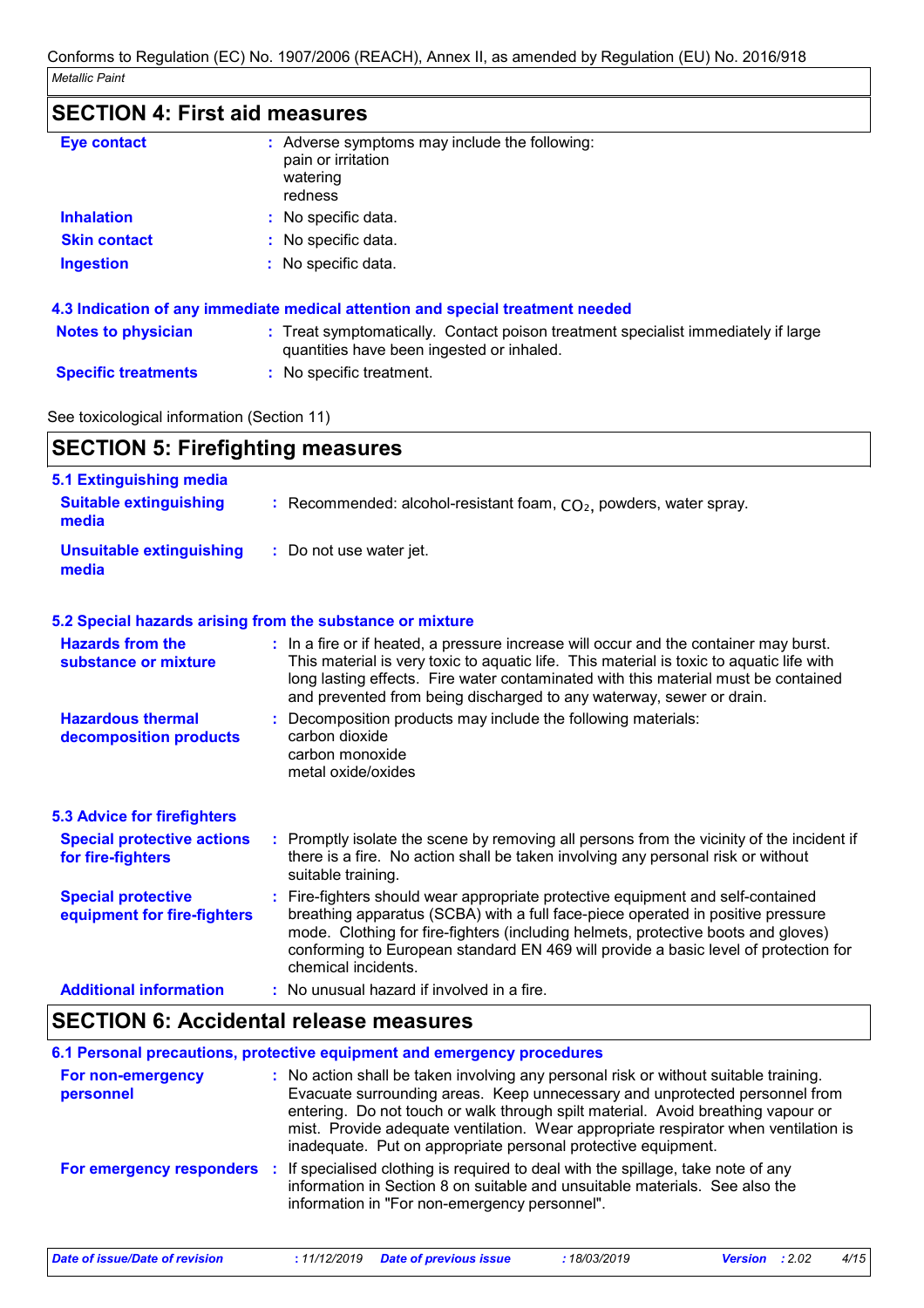### **SECTION 6: Accidental release measures**

| <b>6.2 Environmental</b><br>precautions   | : Avoid dispersal of spilt material and runoff and contact with soil, waterways, drains<br>and sewers. Inform the relevant authorities if the product has caused environmental<br>pollution (sewers, waterways, soil or air). Water polluting material. May be harmful<br>to the environment if released in large quantities. Collect spillage.                                                                                                                                                                                                                                                   |
|-------------------------------------------|---------------------------------------------------------------------------------------------------------------------------------------------------------------------------------------------------------------------------------------------------------------------------------------------------------------------------------------------------------------------------------------------------------------------------------------------------------------------------------------------------------------------------------------------------------------------------------------------------|
|                                           | 6.3 Methods and material for containment and cleaning up                                                                                                                                                                                                                                                                                                                                                                                                                                                                                                                                          |
| <b>Small spill</b>                        | : Stop leak if without risk. Move containers from spill area. Dilute with water and mop<br>up if water-soluble. Alternatively, or if water-insoluble, absorb with an inert dry<br>material and place in an appropriate waste disposal container. Dispose of via a<br>licensed waste disposal contractor.                                                                                                                                                                                                                                                                                          |
| <b>Large spill</b>                        | : Stop leak if without risk. Move containers from spill area. Approach the release<br>from upwind. Prevent entry into sewers, water courses, basements or confined<br>areas. Wash spillages into an effluent treatment plant or proceed as follows.<br>Contain and collect spillage with non-combustible, absorbent material e.g. sand,<br>earth, vermiculite or diatomaceous earth and place in container for disposal<br>according to local regulations. Dispose of via a licensed waste disposal contractor.<br>Contaminated absorbent material may pose the same hazard as the spilt product. |
| 6.4 Reference to other<br><b>sections</b> | : See Section 1 for emergency contact information.<br>See Section 8 for information on appropriate personal protective equipment.<br>See Section 13 for additional waste treatment information.                                                                                                                                                                                                                                                                                                                                                                                                   |

## **SECTION 7: Handling and storage**

The information in this section contains generic advice and guidance.

| <b>7.1 Precautions for safe</b><br>handling | : Keep away from heat, sparks and flame. Avoid contact with skin and eyes. Avoid<br>the inhalation of dust, particulates, spray or mist arising from the application of this<br>mixture. Avoid inhalation of dust from sanding.<br>Eating, drinking and smoking should be prohibited in areas where this material is<br>handled, stored and processed.<br>Put on appropriate personal protective equipment (see Section 8).<br>Never use pressure to empty. Container is not a pressure vessel. |
|---------------------------------------------|-------------------------------------------------------------------------------------------------------------------------------------------------------------------------------------------------------------------------------------------------------------------------------------------------------------------------------------------------------------------------------------------------------------------------------------------------------------------------------------------------|
|                                             | Always keep in containers made from the same material as the original one.<br>Comply with the health and safety at work laws.                                                                                                                                                                                                                                                                                                                                                                   |

#### **7.2 Conditions for safe storage, including any incompatibilities**

Store in accordance with local regulations.

### **Notes on joint storage**

Keep away from: oxidising agents, strong alkalis, strong acids.

### **Additional information on storage conditions**

Observe label precautions. Do not store below the following temperature: 0°C (32°F). Store in a dry, cool and wellventilated area. Keep away from heat and direct sunlight.

Keep container tightly closed.

Keep away from sources of ignition. No smoking. Prevent unauthorised access. Containers that have been opened must be carefully resealed and kept upright to prevent leakage.

### **Danger criteria**

| <b>Category</b> | threshold | Notification and MAPP Safety report threshold |
|-----------------|-----------|-----------------------------------------------|
|                 | 100 tonne | 200 tonne                                     |

### **7.3 Specific end use(s)**

- **Recommendations :**
- : Not available.

**Industrial sector specific : solutions**

: Not available.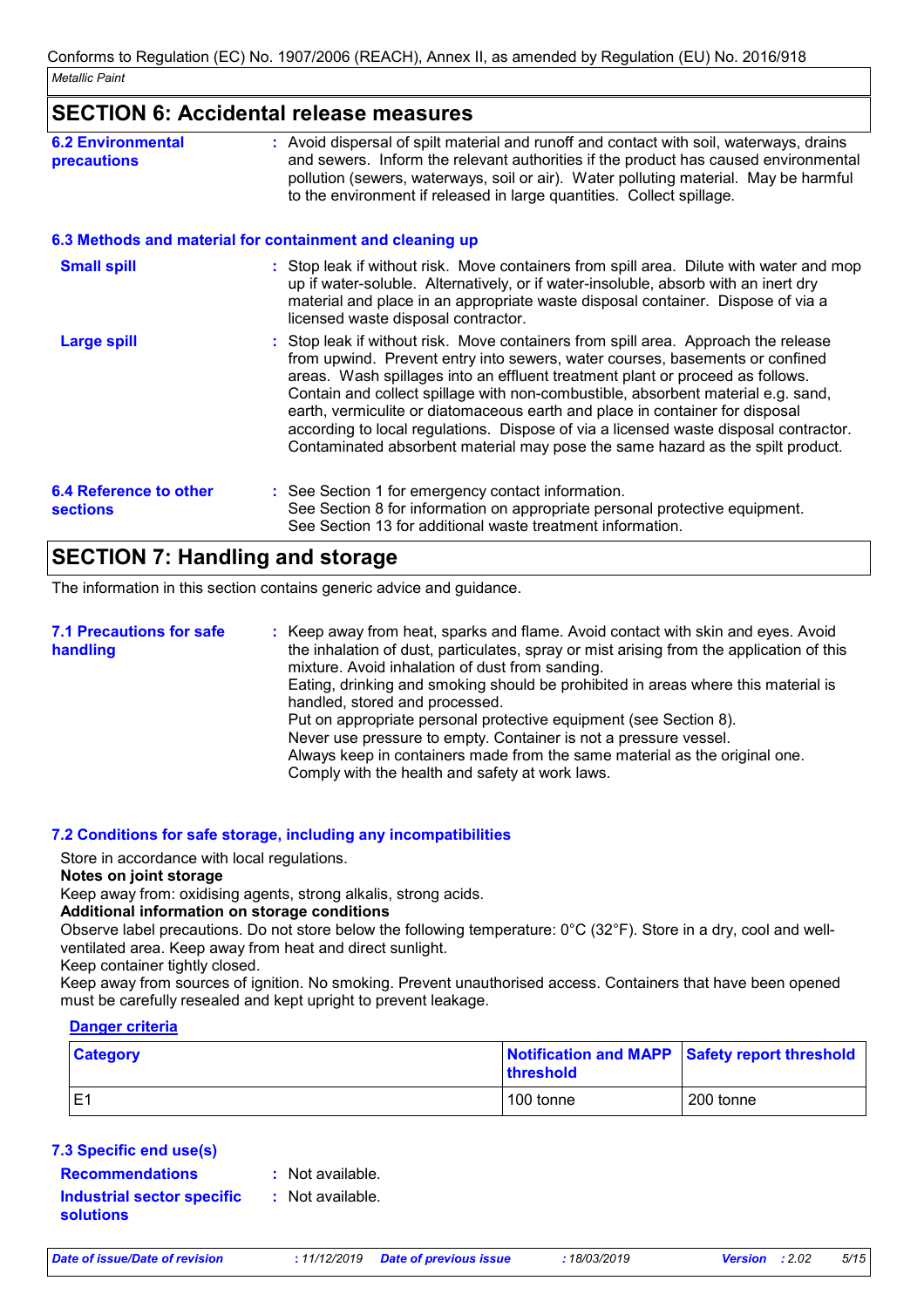## **SECTION 8: Exposure controls/personal protection**

The information in this section contains generic advice and guidance. Information is provided based on typical anticipated uses of the product. Additional measures might be required for bulk handling or other uses that could significantly increase worker exposure or environmental releases.

### **8.1 Control parameters**

### **Occupational exposure limits**

| <b>Product/ingredient name</b>                    | <b>Exposure limit values</b>                                                                                                                                                                                                                                                                                                                                                                                                                                                                                        |
|---------------------------------------------------|---------------------------------------------------------------------------------------------------------------------------------------------------------------------------------------------------------------------------------------------------------------------------------------------------------------------------------------------------------------------------------------------------------------------------------------------------------------------------------------------------------------------|
| copper                                            | EH40/2005 WELs (United Kingdom (UK), 12/2011).                                                                                                                                                                                                                                                                                                                                                                                                                                                                      |
|                                                   | STEL: 2 mg/m <sup>3</sup> , (as Cu) 15 minutes. Form: Dusts and Mists                                                                                                                                                                                                                                                                                                                                                                                                                                               |
|                                                   | TWA: 1 mg/m <sup>3</sup> , (as Cu) 8 hours. Form: Dusts and Mists<br>TWA: 0,2 mg/m <sup>3</sup> , (as Cu) 8 hours. Form: Fume                                                                                                                                                                                                                                                                                                                                                                                       |
| propane-1,2-diol                                  | EH40/2005 WELs (United Kingdom (UK), 12/2011).                                                                                                                                                                                                                                                                                                                                                                                                                                                                      |
|                                                   | TWA: 10 mg/m <sup>3</sup> 8 hours. Form: Particulate                                                                                                                                                                                                                                                                                                                                                                                                                                                                |
|                                                   | TWA: 474 mg/m <sup>3</sup> 8 hours. Form: Sum of vapour and particulates                                                                                                                                                                                                                                                                                                                                                                                                                                            |
|                                                   | TWA: 150 ppm 8 hours. Form: Sum of vapour and particulates                                                                                                                                                                                                                                                                                                                                                                                                                                                          |
| <b>Recommended monitoring</b><br>÷.<br>procedures | If this product contains ingredients with exposure limits, personal, workplace<br>atmosphere or biological monitoring may be required to determine the effectiveness<br>of the ventilation or other control measures and/or the necessity to use respiratory<br>protective equipment. Reference should be made to monitoring standards, such as<br>the following: European Standard EN 689 (Workplace atmospheres - Guidance for<br>the assessment of exposure by inhalation to chemical agents for comparison with |
|                                                   | limit values and measurement strategy) European Standard EN 14042 (Workplace                                                                                                                                                                                                                                                                                                                                                                                                                                        |

atmospheres - Guide for the application and use of procedures for the assessment of exposure to chemical and biological agents) European Standard EN 482 (Workplace atmospheres - General requirements for the performance of procedures for the measurement of chemical agents) Reference to national guidance documents for methods for the determination of hazardous substances will also be required.

#### **DNELs/DMELs**

| <b>Product/ingredient name</b> | <b>Type</b> | <b>Exposure</b>         | <b>Value</b>            | <b>Population</b> | <b>Effects</b> |
|--------------------------------|-------------|-------------------------|-------------------------|-------------------|----------------|
| zincpowder, stabilised         | <b>DNEL</b> | Long term<br>Inhalation | 5 mg/ $m3$              | Workers           | Local          |
|                                | <b>DNEL</b> | Long term<br>Inhalation | $2,5$ mg/m <sup>3</sup> | Workers           | Local          |
|                                | DNEL        | I Short term Oral       | 50 mg/day               | Workers           | Local          |
|                                | DNEL        | Short term Dermal       | 5000 mg/<br>day         | Workers           | Local          |

### **PNECs**

| <b>Product/ingredient name</b> | <b>Compartment Detail</b> | Value            | <b>Method Detail</b> |
|--------------------------------|---------------------------|------------------|----------------------|
| zincpowder, stabilised         | Fresh water               | $20,6 \mu g/l$   |                      |
|                                | Marine                    | $6,1 \mu g/l$    |                      |
|                                | Sewage Treatment          | 52 µg/l          |                      |
|                                | Plant                     |                  |                      |
|                                | Fresh water sediment      | 118 mg/kg dwt    |                      |
|                                | Marine water sediment     | 56,5 mg/kg dwt   |                      |
|                                | Soil                      | $35,6$ mg/kg dwt |                      |

### **8.2 Exposure controls**

#### **Appropriate engineering controls**

Provide adequate ventilation. Where reasonably practicable, this should be **:** achieved by the use of local exhaust ventilation and good general extraction. If these are not sufficient to maintain concentrations of particulates and solvent vapours below the OEL, suitable respiratory protection must be worn.

**Individual protection measures**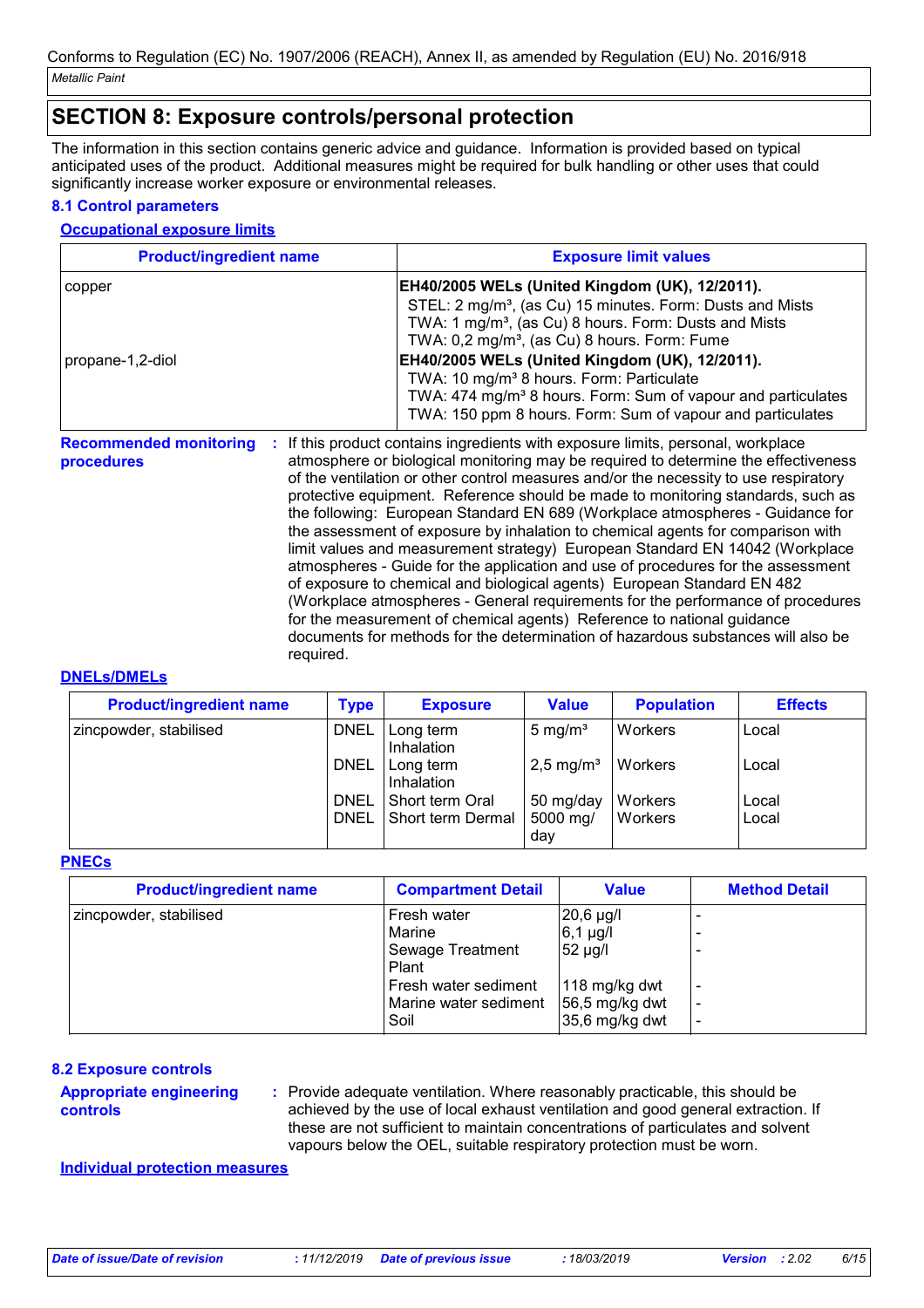|                                                            | <b>SECTION 8: Exposure controls/personal protection</b>                                                                                                                                                                                                                                                                                                                                                            |
|------------------------------------------------------------|--------------------------------------------------------------------------------------------------------------------------------------------------------------------------------------------------------------------------------------------------------------------------------------------------------------------------------------------------------------------------------------------------------------------|
| <b>Hygiene measures</b>                                    | : Wash hands, forearms and face thoroughly after handling chemical products, before<br>eating, smoking and using the lavatory and at the end of the working period.<br>Appropriate techniques should be used to remove potentially contaminated clothing.<br>Wash contaminated clothing before reusing. Ensure that eyewash stations and<br>safety showers are close to the workstation location.                  |
| <b>Eye/face protection</b>                                 | : Safety eyewear complying with an approved standard should be used when a risk<br>assessment indicates this is necessary to avoid exposure to liquid splashes, mists,<br>gases or dusts. If contact is possible, the following protection should be worn,<br>unless the assessment indicates a higher degree of protection: Recommended:<br>safety glasses with side-shields (EN 166)                             |
| <b>Skin protection</b>                                     |                                                                                                                                                                                                                                                                                                                                                                                                                    |
| <b>Hand protection</b>                                     |                                                                                                                                                                                                                                                                                                                                                                                                                    |
| combination of chemicals.<br>replacement must be followed. | There is no one glove material or combination of materials that will give unlimited resistance to any individual or<br>The breakthrough time must be greater than the end use time of the product.<br>The instructions and information provided by the glove manufacturer on use, storage, maintenance and                                                                                                         |
| maintenance.                                               | Gloves should be replaced regularly and if there is any sign of damage to the glove material.<br>Always ensure that gloves are free from defects and that they are stored and used correctly.<br>The performance or effectiveness of the glove may be reduced by physical/chemical damage and poor<br>Barrier creams may help to protect the exposed areas of the skin but should not be applied once exposure has |
| occurred.                                                  |                                                                                                                                                                                                                                                                                                                                                                                                                    |
| <b>Gloves</b>                                              | : For prolonged or repeated handling, use the following type of gloves:                                                                                                                                                                                                                                                                                                                                            |
|                                                            | Recommended: > 8 hours (breakthrough time): nitrile rubber (0.5mm)                                                                                                                                                                                                                                                                                                                                                 |
|                                                            | The recommendation for the type or types of glove to use when handling this<br>product is based on information from the following source:                                                                                                                                                                                                                                                                          |
|                                                            | <b>EN 374</b>                                                                                                                                                                                                                                                                                                                                                                                                      |
|                                                            | The user must check that the final choice of type of glove selected for handling this<br>product is the most appropriate and takes into account the particular conditions of<br>use, as included in the user's risk assessment.                                                                                                                                                                                    |
| <b>Body protection</b>                                     | : Personal protective equipment for the body should be selected based on the task<br>being performed and the risks involved and should be approved by a specialist<br>before handling this product. Recommended: Wear overalls or long sleeved shirt.<br>(EN 467)                                                                                                                                                  |
| <b>Other skin protection</b>                               | Appropriate footwear and any additional skin protection measures should be<br>selected based on the task being performed and the risks involved and should be<br>approved by a specialist before handling this product.                                                                                                                                                                                            |
| <b>Respiratory protection</b>                              | Based on the hazard and potential for exposure, select a respirator that meets the<br>appropriate standard or certification. Respirators must be used according to a<br>respiratory protection program to ensure proper fitting, training, and other important<br>aspects of use. Recommended: organic vapour (Type A) and particulate filter (EN<br>$140$ .                                                       |
| <b>Environmental exposure</b><br>controls                  | Emissions from ventilation or work process equipment should be checked to ensure<br>they comply with the requirements of environmental protection legislation. In some<br>cases, fume scrubbers, filters or engineering modifications to the process<br>equipment will be necessary to reduce emissions to acceptable levels.                                                                                      |

## **SECTION 9: Physical and chemical properties**

|                                | 9.1 Information on basic physical and chemical properties |             |                                  |
|--------------------------------|-----------------------------------------------------------|-------------|----------------------------------|
| <b>Appearance</b>              |                                                           |             |                                  |
| <b>Physical state</b>          | $:$ Liquid.                                               |             |                                  |
| <b>Colour</b>                  | : Various                                                 |             |                                  |
| <b>Odour</b>                   | : Not available.                                          |             |                                  |
| <b>Odour threshold</b>         | : Not available.                                          |             |                                  |
| pH                             | Not available.                                            |             |                                  |
| Date of issue/Date of revision | <b>Date of previous issue</b><br>:11/12/2019              | :18/03/2019 | 7/15<br><b>Version</b><br>: 2.02 |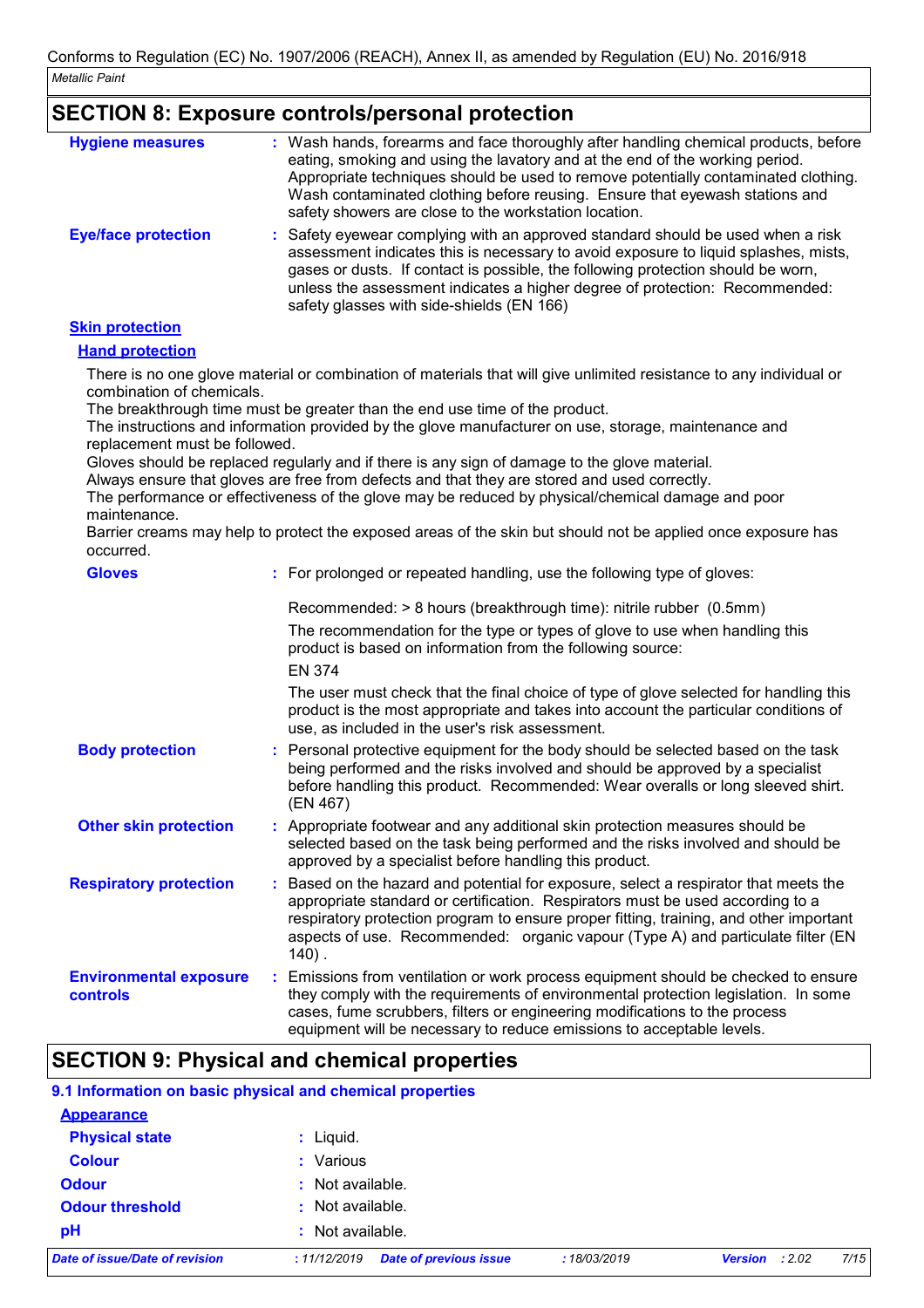| <b>Melting point/freezing point</b>                               | $: 0^{\circ}C$                                                                                                                                                                                                                                       |
|-------------------------------------------------------------------|------------------------------------------------------------------------------------------------------------------------------------------------------------------------------------------------------------------------------------------------------|
| Initial boiling point and<br>boiling range                        | $: >100^{\circ}$ C                                                                                                                                                                                                                                   |
| <b>Flash point</b>                                                | : Closed cup: 100°C [Product does not sustain combustion.]                                                                                                                                                                                           |
| <b>Evaporation rate</b>                                           | $:$ <1 (butyl acetate = 1)                                                                                                                                                                                                                           |
| <b>Flammability (solid, gas)</b>                                  | : Non-flammable in the presence of the following materials or conditions: open<br>flames, sparks and static discharge, heat and shocks and mechanical impacts.<br>Nonflammable, but will burn on prolonged exposure to flame or high<br>temperature. |
| <b>Upper/lower flammability or</b><br>explosive limits            | : Not available.                                                                                                                                                                                                                                     |
| <b>Vapour pressure</b>                                            | : 2,3 kPa [room temperature]                                                                                                                                                                                                                         |
| <b>Vapour density</b>                                             | : $>1$ [Air = 1]                                                                                                                                                                                                                                     |
| <b>Relative density</b>                                           | $: 1,15$ to 1,19                                                                                                                                                                                                                                     |
| <b>Solubility(ies)</b>                                            | : Soluble in the following materials: cold water and hot water.<br>Very slightly soluble in the following materials: methanol and acetone.                                                                                                           |
| <b>Partition coefficient: n-octanol/: Not available.</b><br>water |                                                                                                                                                                                                                                                      |
| <b>Auto-ignition temperature</b>                                  | : Not available.                                                                                                                                                                                                                                     |
| <b>Decomposition temperature</b>                                  | $:$ Not available.                                                                                                                                                                                                                                   |
| <b>Viscosity</b>                                                  | : Not available.                                                                                                                                                                                                                                     |
| <b>Explosive properties</b>                                       | : Not applicable.                                                                                                                                                                                                                                    |
| <b>Oxidising properties</b>                                       | $:$ Not available.                                                                                                                                                                                                                                   |

## **SECTION 9: Physical and chemical properties**

### **9.2 Other information**

No additional information.

| <b>SECTION 10: Stability and reactivity</b>       |                                                                                                                                                                                               |  |  |
|---------------------------------------------------|-----------------------------------------------------------------------------------------------------------------------------------------------------------------------------------------------|--|--|
| <b>10.1 Reactivity</b>                            | : No specific test data related to reactivity available for this product or its ingredients.                                                                                                  |  |  |
| <b>10.2 Chemical stability</b>                    | : Stable under recommended storage and handling conditions (see Section 7).                                                                                                                   |  |  |
| <b>10.3 Possibility of</b><br>hazardous reactions | : Under normal conditions of storage and use, hazardous reactions will not occur.                                                                                                             |  |  |
| <b>10.4 Conditions to avoid</b>                   | : When exposed to high temperatures may produce hazardous decomposition<br>products.                                                                                                          |  |  |
| 10.5 Incompatible materials                       | : Keep away from the following materials to prevent strong exothermic reactions:<br>oxidising agents, strong alkalis, strong acids.                                                           |  |  |
| <b>10.6 Hazardous</b><br>decomposition products   | : Under normal conditions of storage and use, hazardous decomposition products<br>should not be produced. If involved in a fire, toxic gases including CO, CO2 and<br>smoke can be generated. |  |  |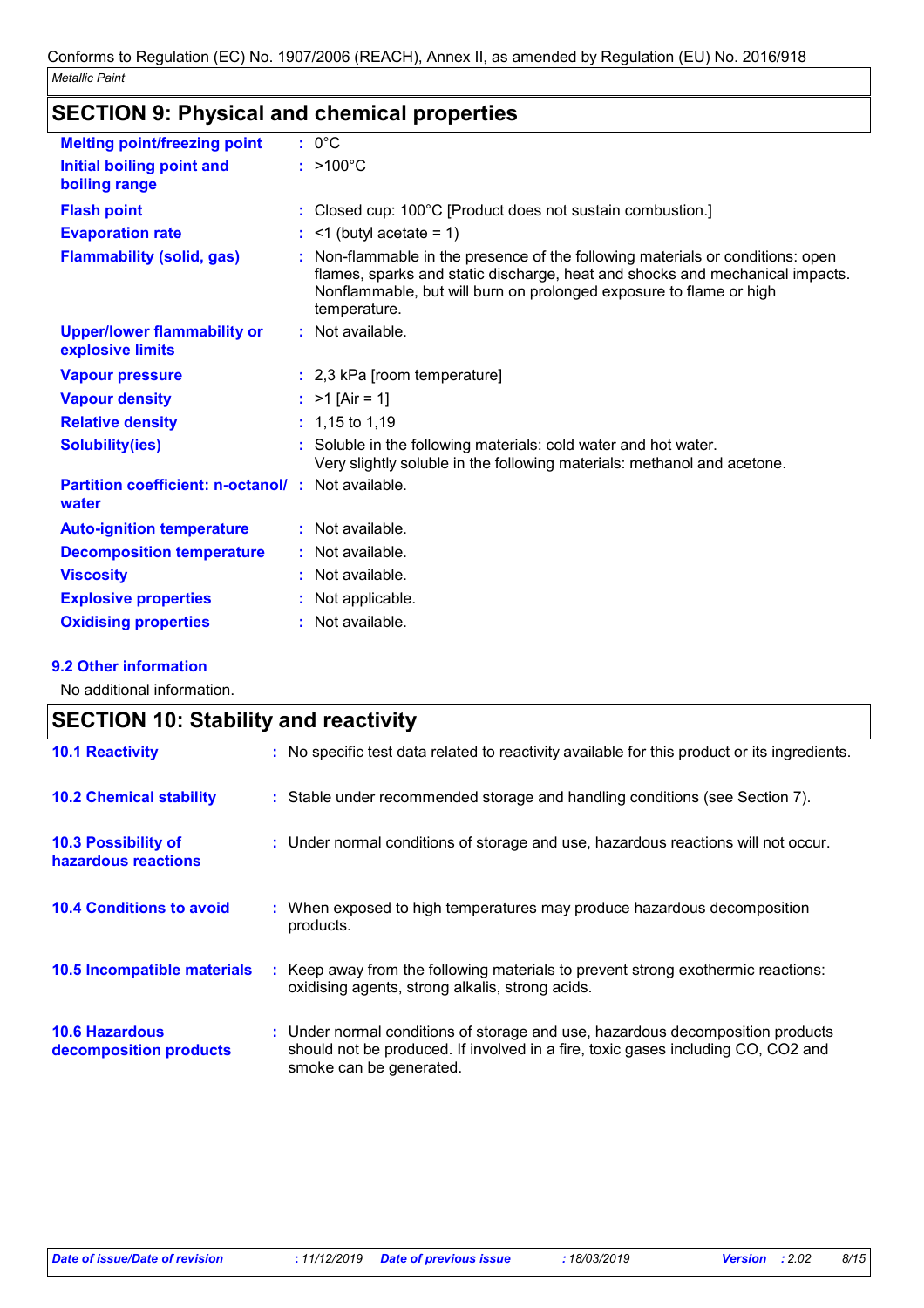## **SECTION 11: Toxicological information**

### **11.1 Information on toxicological effects**

### **Acute toxicity**

| <b>Product/ingredient name</b> | <b>Result</b>                                                       | <b>Species</b> | <b>Dose</b>                | <b>Exposure</b> |
|--------------------------------|---------------------------------------------------------------------|----------------|----------------------------|-----------------|
| pyrithione zinc                | <b>LC50 Inhalation Dusts and</b><br>mists                           | l Rat          | 140 mg/m <sup>3</sup>      | 4 hours         |
|                                | LD50 Dermal<br>LD50 Oral                                            | Rabbit<br>Rat  | $100$ mg/kg<br>177 $mg/kg$ |                 |
| <b>Conclusion/Summary</b>      | : Based on available data, the classification criteria are not met. |                |                            |                 |

## **Acute toxicity estimates**

Not available.

### **Irritation/Corrosion**

| <b>Product/ingredient name</b>                            | <b>Result</b>                                                                              | <b>Species</b> | <b>Score</b>   | <b>Exposure</b>                            | <b>Observation</b> |
|-----------------------------------------------------------|--------------------------------------------------------------------------------------------|----------------|----------------|--------------------------------------------|--------------------|
| zincpowder, stabilised                                    | Skin - Mild irritant                                                                       | Human          | $\blacksquare$ | 72 hours 300<br>Micrograms<br>Intermittent |                    |
| <b>Conclusion/Summary</b>                                 |                                                                                            |                |                |                                            |                    |
| <b>Skin</b>                                               | : Based on available data, the classification criteria are not met.                        |                |                |                                            |                    |
| <b>Eyes</b>                                               | : Causes serious eye irritation.                                                           |                |                |                                            |                    |
| <b>Respiratory</b>                                        | : Based on available data, the classification criteria are not met.                        |                |                |                                            |                    |
| <b>Sensitisation</b>                                      |                                                                                            |                |                |                                            |                    |
| <b>Conclusion/Summary</b>                                 |                                                                                            |                |                |                                            |                    |
| <b>Skin</b>                                               | : Based on available data, the classification criteria are not met.                        |                |                |                                            |                    |
| <b>Respiratory</b>                                        | : Based on available data, the classification criteria are not met.                        |                |                |                                            |                    |
| <b>Mutagenicity</b>                                       |                                                                                            |                |                |                                            |                    |
| <b>Conclusion/Summary</b>                                 | : Based on available data, the classification criteria are not met.                        |                |                |                                            |                    |
| <b>Carcinogenicity</b>                                    |                                                                                            |                |                |                                            |                    |
| <b>Conclusion/Summary</b>                                 | : Based on available data, the classification criteria are not met.                        |                |                |                                            |                    |
| <b>Reproductive toxicity</b>                              |                                                                                            |                |                |                                            |                    |
| <b>Conclusion/Summary</b>                                 | : Based on available data, the classification criteria are not met.                        |                |                |                                            |                    |
| <b>Teratogenicity</b>                                     |                                                                                            |                |                |                                            |                    |
| <b>Conclusion/Summary</b>                                 | : Based on available data, the classification criteria are not met.                        |                |                |                                            |                    |
| <b>Specific target organ toxicity (single exposure)</b>   |                                                                                            |                |                |                                            |                    |
| Not available.                                            |                                                                                            |                |                |                                            |                    |
| <b>Specific target organ toxicity (repeated exposure)</b> |                                                                                            |                |                |                                            |                    |
| Not available.                                            |                                                                                            |                |                |                                            |                    |
| <b>Aspiration hazard</b>                                  |                                                                                            |                |                |                                            |                    |
| Not available.                                            |                                                                                            |                |                |                                            |                    |
|                                                           |                                                                                            |                |                |                                            |                    |
|                                                           | Delayed and immediate effects as well as chronic effects from short and long-term exposure |                |                |                                            |                    |
| <b>Short term exposure</b>                                |                                                                                            |                |                |                                            |                    |
| <b>Potential immediate</b><br>effects                     | : Not available.                                                                           |                |                |                                            |                    |
| <b>Potential delayed effects</b>                          | : Not available.                                                                           |                |                |                                            |                    |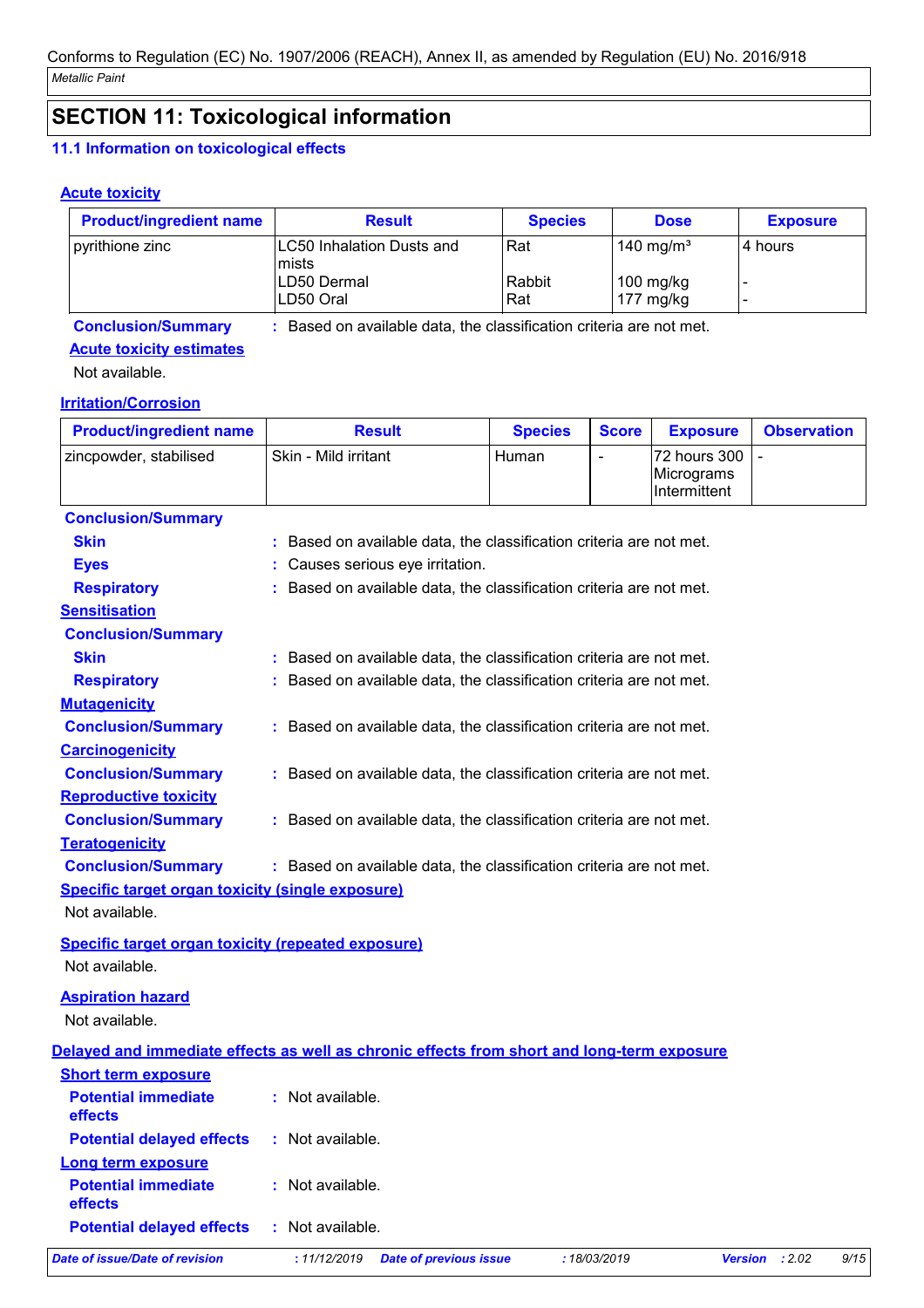## **SECTION 11: Toxicological information**

| <b>Potential chronic health effects</b> |                                                                     |
|-----------------------------------------|---------------------------------------------------------------------|
| Not available.                          |                                                                     |
| <b>Conclusion/Summary</b>               | : Based on available data, the classification criteria are not met. |
| <b>General</b>                          | : No known significant effects or critical hazards.                 |
| <b>Carcinogenicity</b>                  | : No known significant effects or critical hazards.                 |
| <b>Mutagenicity</b>                     | : No known significant effects or critical hazards.                 |
| <b>Teratogenicity</b>                   | : No known significant effects or critical hazards.                 |
| <b>Developmental effects</b>            | : No known significant effects or critical hazards.                 |
| <b>Fertility effects</b>                | : No known significant effects or critical hazards.                 |
| <b>Other information</b>                | $:$ Not available.                                                  |

## **SECTION 12: Ecological information**

### **12.1 Toxicity**

There are no data available on the mixture itself. Do not allow to enter drains or watercourses.

The mixture has been assessed following the summation method of the CLP Regulation (EC) No 1272/2008 and is classified for eco-toxicological properties accordingly. See Sections 2 and 3 for details.

| <b>Product/ingredient name</b> | <b>Result</b>                       | <b>Species</b>                                                                                       | <b>Exposure</b> |
|--------------------------------|-------------------------------------|------------------------------------------------------------------------------------------------------|-----------------|
| copper                         | Acute IC50 5,4 mg/l Marine water    | Aquatic plants - Plantae -                                                                           | 72 hours        |
| zincpowder, stabilised         | Acute EC50 106 µg/l Fresh water     | Exponential growth phase<br>Algae - Pseudokirchneriella<br>subcapitata - Exponential<br>growth phase | 72 hours        |
|                                | Acute EC50 0,572 mg/l Marine water  | Algae - Ulva pertusa                                                                                 | 96 hours        |
|                                | Acute EC50 10000 µg/l Fresh water   | Aquatic plants - Lemna minor                                                                         | 4 days          |
|                                | Acute LC50 107 µg/l Fresh water     | Daphnia spec. - Daphnia pulex                                                                        | 48 hours        |
|                                | Acute LC50 182 µg/l Fresh water     | Fish - Oncorhynchus<br>tshawytscha                                                                   | 96 hours        |
|                                | Chronic EC10 27,3 µg/l Fresh water  | Algae - Pseudokirchneriella<br>subcapitata - Exponential<br>growth phase                             | 72 hours        |
|                                | Chronic EC10 59,2 µg/l Fresh water  | Daphnia spec. - Daphnia magna                                                                        | 21 days         |
|                                | Chronic NOEC 9 mg/l Fresh water     | Aquatic plants - Ceratophyllum<br>demersum                                                           | 3 days          |
|                                | Chronic NOEC 178 µg/l Marine water  | Crustaceans - Palaemon<br>elegans                                                                    | 21 days         |
| pyrithione zinc                | Acute EC50 0,51 µg/l Marine water   | Algae - Thalassiosira<br>pseudonana                                                                  | 96 hours        |
|                                | Acute EC50 38 µg/l Fresh water      | Crustaceans - Ilyocypris<br>dentifera                                                                | 48 hours        |
|                                | Acute EC50 80 µg/l Fresh water      | Crustaceans - Chydorus<br>sphaericus                                                                 | 48 hours        |
|                                | Acute EC50 8,25 ppb Fresh water     | Daphnia spec. - Daphnia magna                                                                        | 48 hours        |
|                                | Acute EC50 61 µg/l Fresh water      | Daphnia spec. - Daphnia<br>magna - Nauplii                                                           | 48 hours        |
|                                | Acute LC50 2,68 ppb Fresh water     | Fish - Pimephales promelas                                                                           | 96 hours        |
|                                | Chronic EC10 0,36 µg/l Marine water | Algae - Thalassiosira<br>pseudonana                                                                  | 96 hours        |
|                                | Chronic NOEC 2,7 ppb Marine water   | Daphnia spec. - Daphnia magna                                                                        | 21 days         |

**Conclusion/Summary :** Very toxic to aquatic life. Toxic to aquatic life with long lasting effects.

### **12.2 Persistence and degradability**

| <b>Conclusion/Summary</b>      | been tested for biodegradation.       |             | Based on available data, the classification criteria are not met. This product has not |
|--------------------------------|---------------------------------------|-------------|----------------------------------------------------------------------------------------|
| Date of issue/Date of revision | $: 11/12/2019$ Date of previous issue | :18/03/2019 | 10/15<br><b>Version</b> : 2.02                                                         |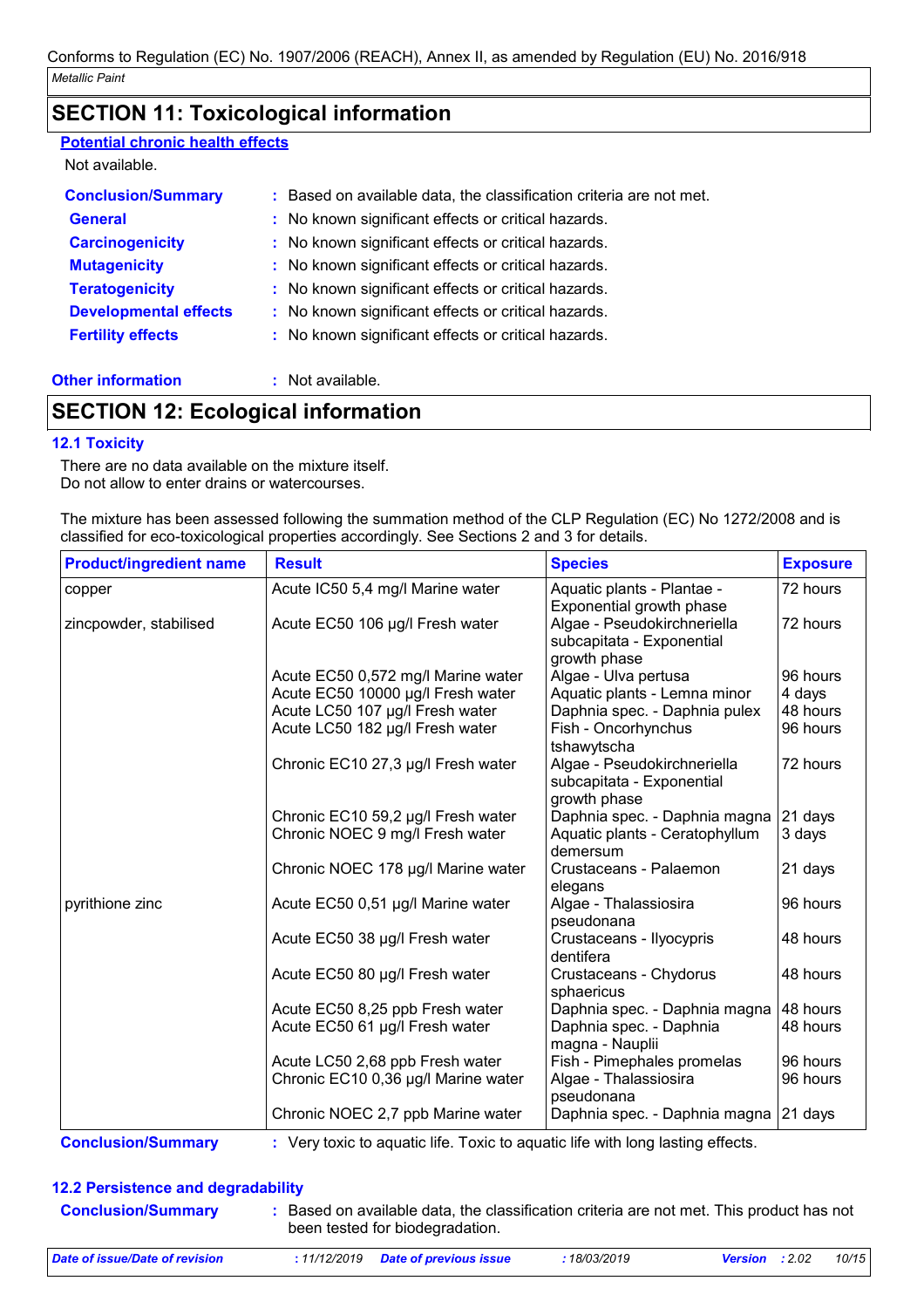## **SECTION 12: Ecological information**

### **12.3 Bioaccumulative potential**

| <b>Product/ingredient name</b> | <b>⊥LoɑP</b> ow | <b>BCF</b> | <b>Potential</b> |
|--------------------------------|-----------------|------------|------------------|
| pyrithione zinc                | 0.9             |            | i low            |

| <b>12.4 Mobility in soil</b>                            |                       |
|---------------------------------------------------------|-----------------------|
| <b>Soil/water partition</b><br><b>coefficient (Koc)</b> | : Not available.      |
| <b>Mobility</b>                                         | : Nonvolatile liquid. |

### **12.5 Results of PBT and vPvB assessment**

This mixture does not contain any substances that are assessed to be a PBT or a vPvB.

**12.6 Other adverse effects** : No known significant effects or critical hazards.

### **SECTION 13: Disposal considerations**

The information in this section contains generic advice and guidance.

### **13.1 Waste treatment methods**

| <b>Product</b>                 |                                                                                                                                                                                                                                                                                                                                                                                                                                                                                                                                                      |
|--------------------------------|------------------------------------------------------------------------------------------------------------------------------------------------------------------------------------------------------------------------------------------------------------------------------------------------------------------------------------------------------------------------------------------------------------------------------------------------------------------------------------------------------------------------------------------------------|
| <b>Methods of disposal</b>     | : The generation of waste should be avoided or minimised wherever possible.<br>Disposal of this product, solutions and any by-products should at all times comply<br>with the requirements of environmental protection and waste disposal legislation<br>and any regional local authority requirements. Dispose of surplus and non-<br>recyclable products via a licensed waste disposal contractor. Waste should not be<br>disposed of untreated to the sewer unless fully compliant with the requirements of<br>all authorities with jurisdiction. |
| <b>Hazardous waste</b>         | : Yes                                                                                                                                                                                                                                                                                                                                                                                                                                                                                                                                                |
| <b>Disposal considerations</b> | : Do not allow to enter drains or watercourses.<br>Dispose of according to all federal, state and local applicable regulations.<br>If this product is mixed with other wastes, the original waste product code may no<br>longer apply and the appropriate code should be assigned.<br>For further information, contact your local waste authority.                                                                                                                                                                                                   |

#### **European waste catalogue (EWC)**

The European Waste Catalogue classification of this product, when disposed of as waste, is:

| <b>Waste code</b>              | <b>Waste designation</b>                                                                                                                                                                                                                                                                                                                     |  |  |  |
|--------------------------------|----------------------------------------------------------------------------------------------------------------------------------------------------------------------------------------------------------------------------------------------------------------------------------------------------------------------------------------------|--|--|--|
| 08 01 11*                      | waste paint and varnish containing organic solvents or other hazardous substances                                                                                                                                                                                                                                                            |  |  |  |
| <b>Packaging</b>               |                                                                                                                                                                                                                                                                                                                                              |  |  |  |
| <b>Methods of disposal</b>     | : The generation of waste should be avoided or minimised wherever possible. Waste<br>packaging should be recycled. Incineration or landfill should only be considered<br>when recycling is not feasible.                                                                                                                                     |  |  |  |
| <b>Disposal considerations</b> | : Using information provided in this safety data sheet, advice should be obtained from<br>the relevant waste authority on the classification of empty containers.<br>Empty containers must be scrapped or reconditioned.<br>Dispose of containers contaminated by the product in accordance with local or<br>national legal provisions.      |  |  |  |
| <b>Special precautions</b>     | : This material and its container must be disposed of in a safe way. Care should be<br>taken when handling emptied containers that have not been cleaned or rinsed out.<br>Empty containers or liners may retain some product residues. Avoid dispersal of<br>spilt material and runoff and contact with soil, waterways, drains and sewers. |  |  |  |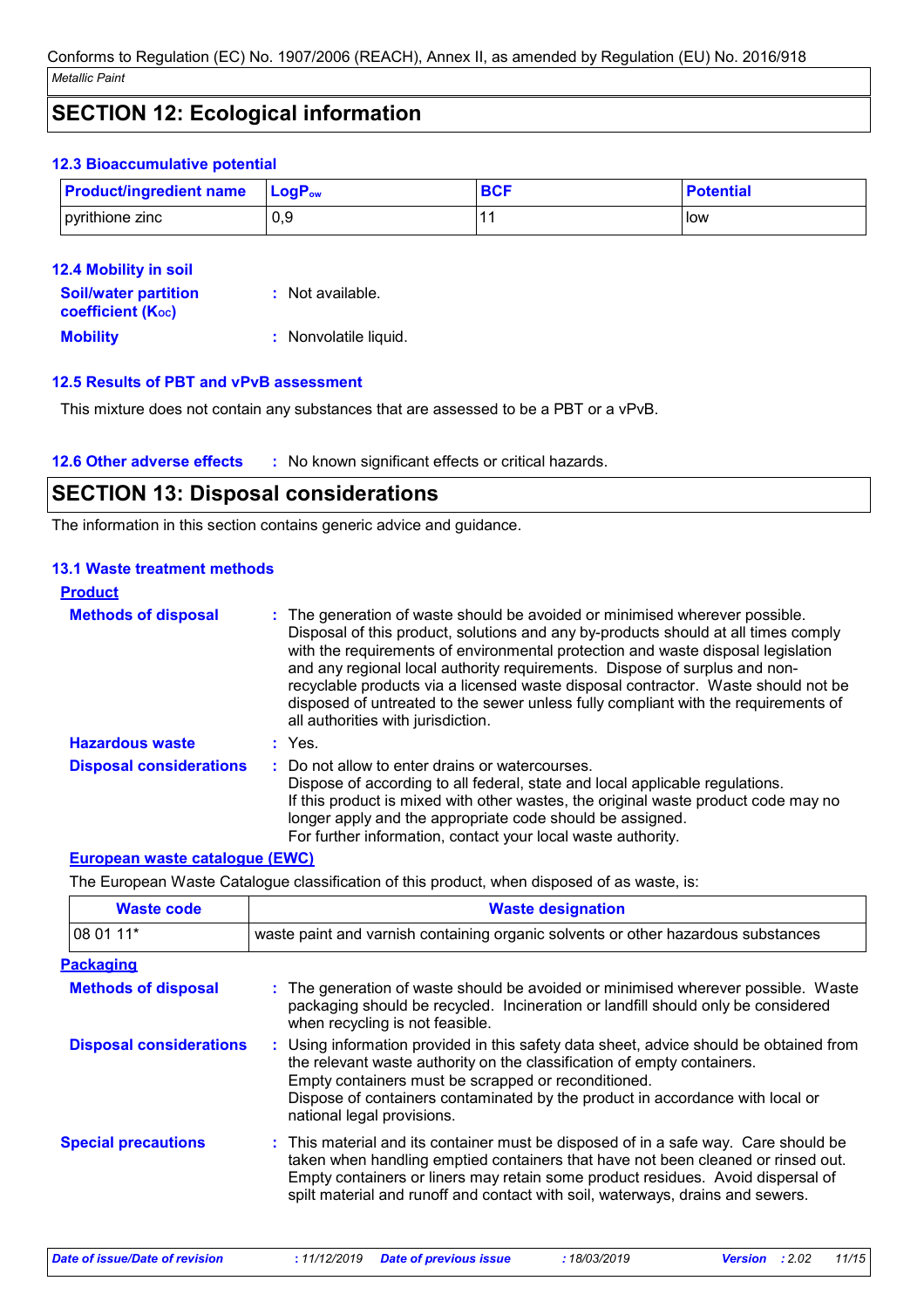### **SECTION 14: Transport information**

|                                           | <b>ADR/RID</b>                                                                                                                                                                                                                                                                          | <b>ADN</b>                                                                                        | <b>IMDG</b>                                                                                                                                                                                                                                                                                                                                    | <b>IATA</b>                                                                                                                                                                                                                                                                                                                               |
|-------------------------------------------|-----------------------------------------------------------------------------------------------------------------------------------------------------------------------------------------------------------------------------------------------------------------------------------------|---------------------------------------------------------------------------------------------------|------------------------------------------------------------------------------------------------------------------------------------------------------------------------------------------------------------------------------------------------------------------------------------------------------------------------------------------------|-------------------------------------------------------------------------------------------------------------------------------------------------------------------------------------------------------------------------------------------------------------------------------------------------------------------------------------------|
| 14.1 UN number                            | <b>UN 3082</b>                                                                                                                                                                                                                                                                          | <b>UN 3082</b>                                                                                    | <b>UN 3082</b>                                                                                                                                                                                                                                                                                                                                 | <b>UN 3082</b>                                                                                                                                                                                                                                                                                                                            |
| 14.2 UN proper<br>shipping name           | Environmentally<br>hazardous substance,<br>liquid, n.o.s. [copper,<br>zinc powder,<br>stabilized]                                                                                                                                                                                       | Environmentally<br>hazardous substance,<br>liquid, n.o.s. [copper,<br>zinc powder,<br>stabilized] | Environmentally<br>hazardous substance,<br>liquid, n.o.s. [copper,<br>zinc powder,<br>stabilized]                                                                                                                                                                                                                                              | Environmentally<br>hazardous substance,<br>liquid, n.o.s. [copper,<br>zinc powder,<br>stabilized]                                                                                                                                                                                                                                         |
| <b>14.3 Transport</b><br>hazard class(es) | 9                                                                                                                                                                                                                                                                                       | 9                                                                                                 | 9                                                                                                                                                                                                                                                                                                                                              | 9                                                                                                                                                                                                                                                                                                                                         |
| 14.4 Packing<br>group                     | III                                                                                                                                                                                                                                                                                     | III                                                                                               | III                                                                                                                                                                                                                                                                                                                                            | III                                                                                                                                                                                                                                                                                                                                       |
| 14.5<br><b>Environmental</b><br>hazards   | Yes.                                                                                                                                                                                                                                                                                    | Yes.                                                                                              | Yes.                                                                                                                                                                                                                                                                                                                                           | Yes.                                                                                                                                                                                                                                                                                                                                      |
| <b>Additional</b><br><b>information</b>   | This product is not<br>regulated as a<br>dangerous good when<br>transported in sizes of<br>≤5 L or ≤5 kg,<br>provided the<br>packagings meet the<br>general provisions of<br>4.1.1.1, 4.1.1.2 and<br>4.1.1.4 to 4.1.1.8.<br><b>Remarks:</b><br>$(5L:)$ Exempted<br>ADR Tunnel code: (E) |                                                                                                   | This product is not<br>regulated as a<br>dangerous good when<br>transported in sizes of<br>≤5 L or ≤5 kg,<br>provided the<br>packagings meet the<br>general provisions of<br>4.1.1.1, 4.1.1.2 and<br>4.1.1.4 to 4.1.1.8.<br><b>Emergency</b><br>schedules (EmS):<br>$F-A + S-F$<br>Marine pollutant (P)<br><b>Remarks:</b><br>$(5L:)$ Exempted | Passenger and<br><b>Cargo Aircraft</b><br>Quantity limitation:<br>450L<br>Packaging<br>instructions: 964<br><b>Cargo Aircraft Only</b><br>Quantity limitation:<br>450L<br>Packaging<br>instructions: 964<br><b>Limited Quantities -</b><br><b>Passenger Aircraft</b><br>Quantity limitation: 30<br>Kg<br>Packaging<br>instructions: Y 964 |

**user**

**14.6 Special precautions for : Transport within user's premises: always transport in closed containers that are** upright and secure. Ensure that persons transporting the product know what to do in the event of an accident or spillage.

## **SECTION 15: Regulatory information**

**15.1 Safety, health and environmental regulations/legislation specific for the substance or mixture EU Regulation (EC) No. 1907/2006 (REACH)**

**Annex XIV - List of substances subject to authorisation**

**Annex XIV**

None of the components are listed.

**Substances of very high concern**

None of the components are listed.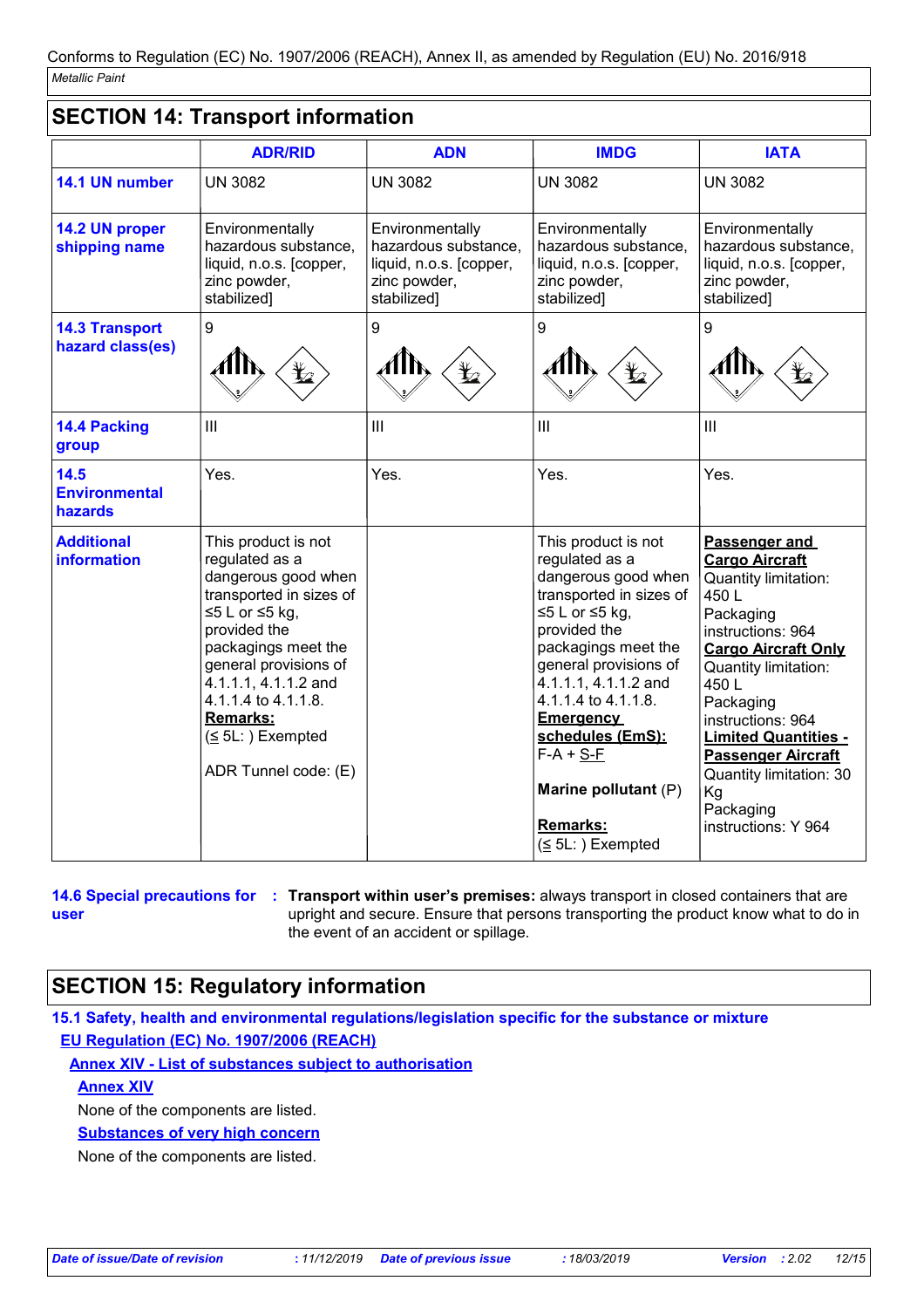## **SECTION 15: Regulatory information**

| <b>Annex XVII - Restrictions</b><br>on the manufacture,                                           | : Not applicable.                                                                                                                                                                                                                                                                                 |
|---------------------------------------------------------------------------------------------------|---------------------------------------------------------------------------------------------------------------------------------------------------------------------------------------------------------------------------------------------------------------------------------------------------|
| placing on the market                                                                             |                                                                                                                                                                                                                                                                                                   |
| and use of certain                                                                                |                                                                                                                                                                                                                                                                                                   |
| dangerous substances,<br>mixtures and articles                                                    |                                                                                                                                                                                                                                                                                                   |
| <b>Other EU regulations</b>                                                                       |                                                                                                                                                                                                                                                                                                   |
| <b>VOC</b>                                                                                        | : The provisions of Directive 2004/42/EC on VOC apply to this product. Refer to the<br>product label and/or technical data sheet for further information.                                                                                                                                         |
| <b>VOC for Ready-for-Use</b><br><b>Mixture</b>                                                    | : IIA/d. Interior/exterior trim and cladding paints for wood and metal. EU limit value for<br>this product: 130g/l (2010.)<br>This product contains a maximum of 30 g/l VOC.                                                                                                                      |
| <b>Europe inventory</b>                                                                           | : All components are listed or exempted.                                                                                                                                                                                                                                                          |
| <b>Industrial emissions</b>                                                                       | : Listed                                                                                                                                                                                                                                                                                          |
| (integrated pollution<br>prevention and control) -<br>Air                                         |                                                                                                                                                                                                                                                                                                   |
| <b>Industrial emissions</b><br>(integrated pollution<br>prevention and control) -<br><b>Water</b> | : Listed                                                                                                                                                                                                                                                                                          |
|                                                                                                   |                                                                                                                                                                                                                                                                                                   |
| Ozone depleting substances (1005/2009/EU)<br>Not listed.                                          |                                                                                                                                                                                                                                                                                                   |
|                                                                                                   |                                                                                                                                                                                                                                                                                                   |
| <b>Prior Informed Consent (PIC) (649/2012/EU)</b>                                                 |                                                                                                                                                                                                                                                                                                   |
| Not listed.                                                                                       |                                                                                                                                                                                                                                                                                                   |
| <b>Seveso Directive</b>                                                                           |                                                                                                                                                                                                                                                                                                   |
| This product is controlled under the Seveso Directive.                                            |                                                                                                                                                                                                                                                                                                   |
| <b>Danger criteria</b>                                                                            |                                                                                                                                                                                                                                                                                                   |
| <b>Category</b>                                                                                   |                                                                                                                                                                                                                                                                                                   |
| E1                                                                                                |                                                                                                                                                                                                                                                                                                   |
|                                                                                                   | The information contained in this safety data sheet does not constitute the user's<br>own assessment of workplace risks, as required by other health and safety<br>legislation. The provisions of the national health and safety at work regulations apply<br>to the use of this product at work. |
| <b>References</b>                                                                                 | : EH40/2005 Workplace exposure limits<br>Conforms to Regulation (EC) No. 1907/2006 (REACH), Annex II, as amended by<br>Regulation (EU) No. 2016/918                                                                                                                                               |
| <b>International requlations</b>                                                                  |                                                                                                                                                                                                                                                                                                   |
|                                                                                                   |                                                                                                                                                                                                                                                                                                   |
| Not listed.                                                                                       | <b>Chemical Weapon Convention List Schedules I, II &amp; III Chemicals</b>                                                                                                                                                                                                                        |
| <b>Montreal Protocol (Annexes A, B, C, E)</b>                                                     |                                                                                                                                                                                                                                                                                                   |
| Not listed.                                                                                       |                                                                                                                                                                                                                                                                                                   |
| Not listed.                                                                                       | <b>Stockholm Convention on Persistent Organic Pollutants</b>                                                                                                                                                                                                                                      |
| Not listed.                                                                                       | <b>Rotterdam Convention on Prior Informed Consent (PIC)</b>                                                                                                                                                                                                                                       |
|                                                                                                   |                                                                                                                                                                                                                                                                                                   |
|                                                                                                   |                                                                                                                                                                                                                                                                                                   |
| <b>UNECE Aarhus Protocol on POPs and Heavy Metals</b><br>Not listed.                              |                                                                                                                                                                                                                                                                                                   |
| <b>CN code</b><br>: 3209900                                                                       |                                                                                                                                                                                                                                                                                                   |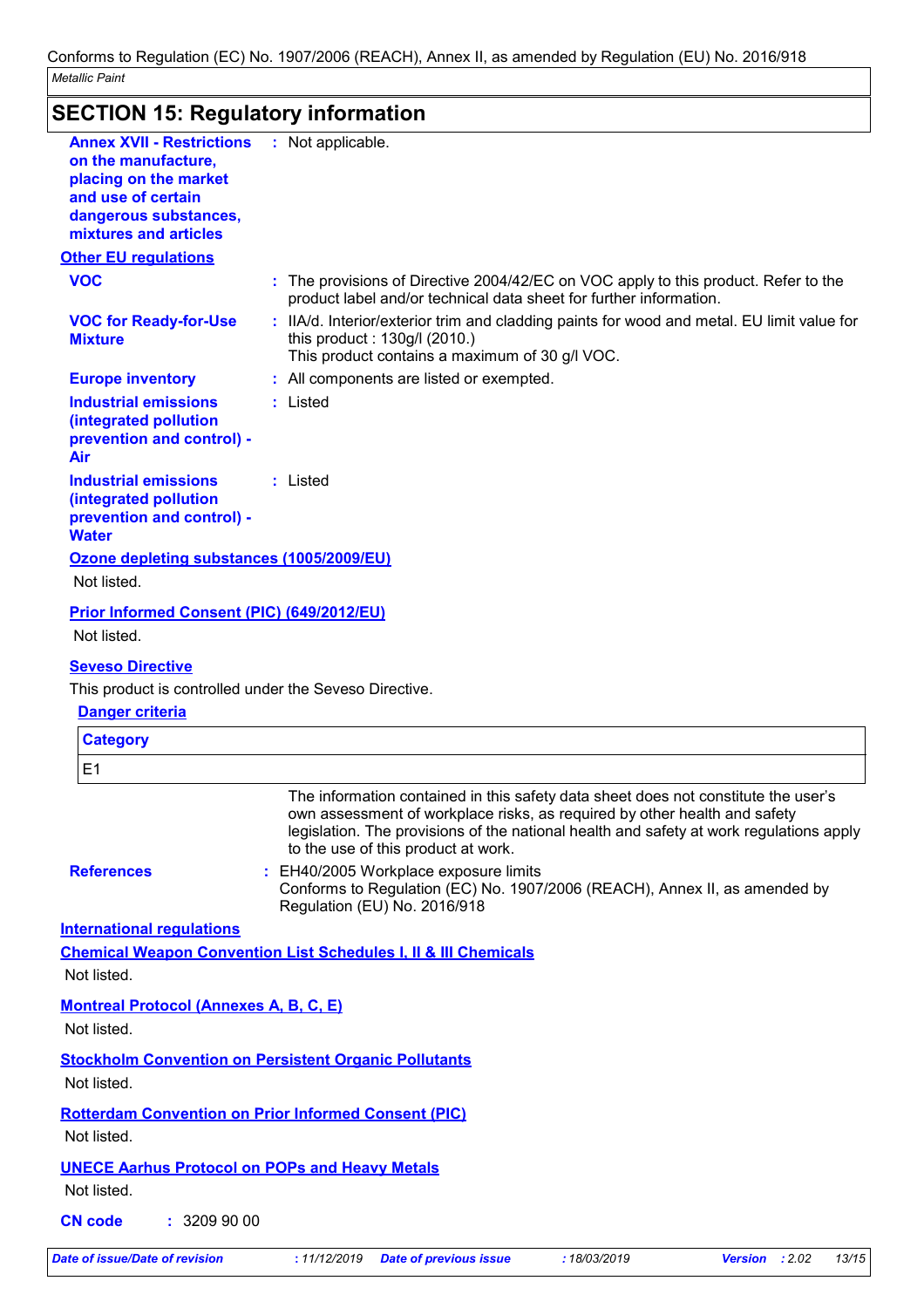## **SECTION 15: Regulatory information**

### **International lists**

| <b>National inventory</b><br><b>Australia</b>  | : All components are listed or exempted.                                             |
|------------------------------------------------|--------------------------------------------------------------------------------------|
| <b>Canada</b>                                  | : Not determined.                                                                    |
| <b>China</b>                                   | : All components are listed or exempted.                                             |
| <b>Japan</b>                                   | : Japan inventory (ENCS): Not determined.<br>Japan inventory (ISHL): Not determined. |
| <b>Malaysia</b>                                | : Not determined                                                                     |
| <b>New Zealand</b>                             | : Not determined.                                                                    |
| <b>Philippines</b><br><b>Republic of Korea</b> | : Not determined.<br>: Not determined.                                               |
| <b>Taiwan</b>                                  | : Not determined.                                                                    |
| <b>Turkey</b>                                  | : Not determined.                                                                    |
| <b>United States</b>                           | : All components are listed or exempted.                                             |
| <b>Thailand</b>                                | : Not determined.                                                                    |
| <b>Viet Nam</b>                                | : Not determined.                                                                    |

**15.2 Chemical safety assessment**

**:** No Chemical Safety Assessment has been carried out.

## **SECTION 16: Other information**

Indicates information that has changed from previously issued version.

| <b>Abbreviations and</b> | $\therefore$ ATE = Acute Toxicity Estimate                                    |
|--------------------------|-------------------------------------------------------------------------------|
| acronyms                 | CLP = Classification, Labelling and Packaging Regulation [Regulation (EC) No. |
|                          | 1272/2008]                                                                    |
|                          | DMEL = Derived Minimal Effect Level                                           |
|                          | DNEL = Derived No Effect Level                                                |
|                          | EUH statement = CLP-specific Hazard statement                                 |
|                          | PBT = Persistent, Bioaccumulative and Toxic                                   |
|                          | PNEC = Predicted No Effect Concentration                                      |
|                          | <b>RRN = REACH Registration Number</b>                                        |
|                          | vPvB = Very Persistent and Very Bioaccumulative                               |

### **Procedure used to derive the classification according to Regulation (EC) No. 1272/2008 [CLP/GHS]**

| <b>Classification</b>       | <b>Justification</b>      |
|-----------------------------|---------------------------|
| Eye Irrit. 2, H319          | ICalculation method       |
| Aquatic Acute 1, H400 (M=1) | <b>Calculation method</b> |
| Aquatic Chronic 2, H411     | l Calculation method      |

### **Full text of H-phrases referred to in sections 2 and 3**

| <b>Full text of abbreviated H</b><br><b>statements</b> | H301<br>H302<br>H318<br>H319<br>H331 H<br>H400<br>H410<br>H411 | Toxic if swallowed.<br>Harmful if swallowed.<br>Causes serious eye damage.<br>Causes serious eye irritation.<br>Toxic if inhaled.<br>Very toxic to aquatic life.<br>Very toxic to aquatic life with long lasting effects.<br>Toxic to aquatic life with long lasting effects. |
|--------------------------------------------------------|----------------------------------------------------------------|-------------------------------------------------------------------------------------------------------------------------------------------------------------------------------------------------------------------------------------------------------------------------------|
|--------------------------------------------------------|----------------------------------------------------------------|-------------------------------------------------------------------------------------------------------------------------------------------------------------------------------------------------------------------------------------------------------------------------------|